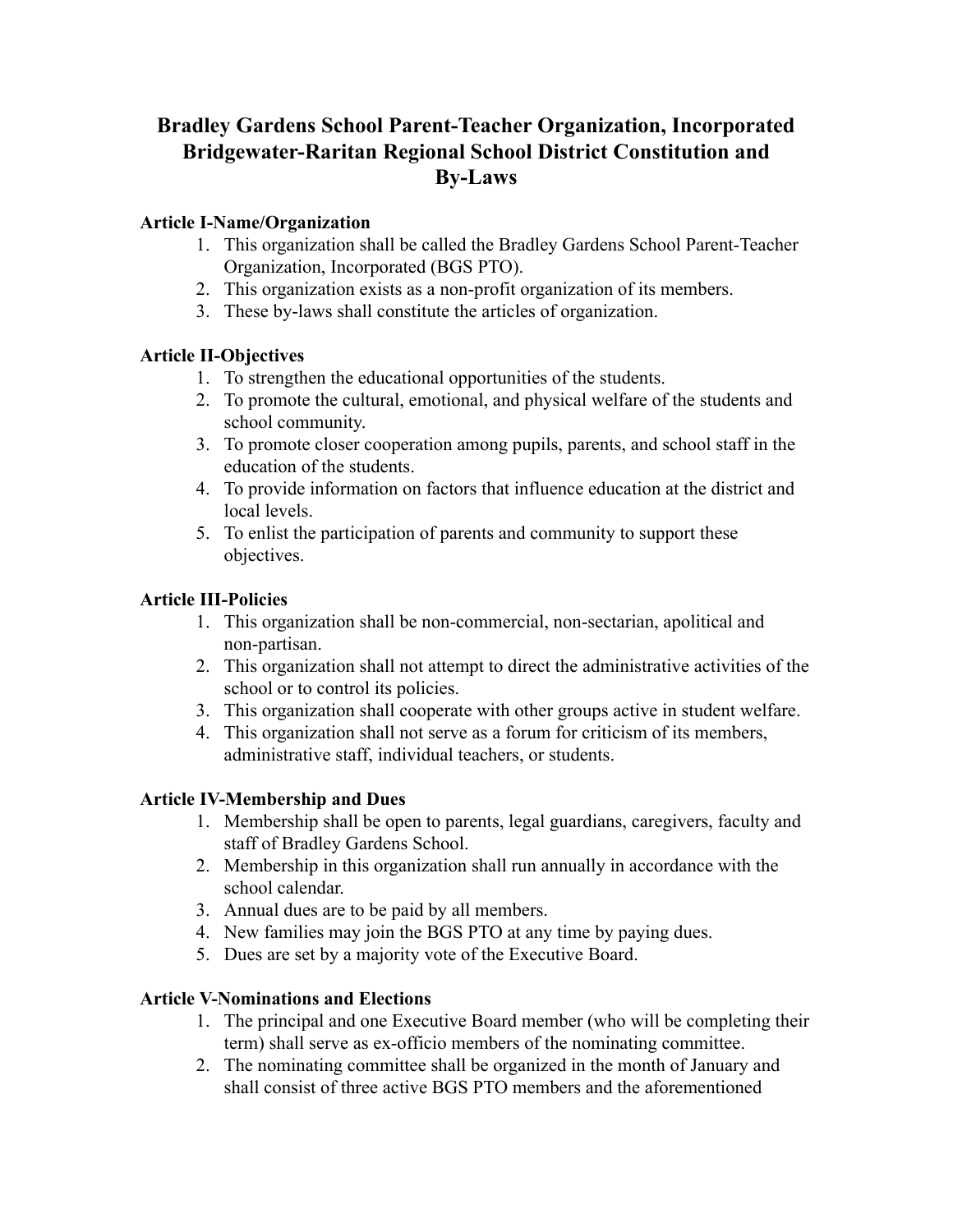ex-officio members. Ideally, the three active members are to be non-Executive Board members.

- 3. Once the nominating committee is convened and no later than March, the nominating committee will solicit nominations for open Executive Board positions. They will address questions and prepare a slate of interested candidates.
- 4. At the March meeting, or in the newsletter or special mailing between the March and May meetings, the nominating committee shall submit a single slate to general membership. At that time, additional nominations will be taken from the floor. It is suggested that a nominee for the Executive Board be an active PTO member. Prior consent of all nominees must be received.
- 5. At the May meeting, the slate will be elected by a show of hands or by ballot if more than one candidate. If there is only one nominee, the slate is automatic by consent of the general membership.
- 6. A vacancy occurring during the year in an office shall be filled by appointment of the President/Co-Presidents and approved by the Executive Board.
- 7. Officers shall be elected for a term of two years and may not serve in the same capacity for more than two consecutive terms, unless an exception is made by a two-thirds vote of the existing Executive Board and membership present.
- 8. New officers shall assume their duties after all old business is completed. Outgoing officers must close the books and prepare a completed report of actual budget results. The outgoing President/Co-Presidents then relinquish their responsibilities over to the incoming President/Co-Presidents to conduct new business, including preparation of a budget for the upcoming year. The Treasurer shall assume his duties after the closing of the organization's books for the current year.

#### **Article VI-Organization**

- 1. This organization shall consist of the Executive Board and General Membership.
	- a. The Executive Board consists of elected officers.
	- b. General membership consists of committee membership and all other paid members.

#### **Article VII-Officers**

The officers shall be President/Co-Presidents; Vice-President/Co-Vice Presidents; Past President; Recording Secretary/Co-Recording Secretaries; Corresponding Secretary/Co-Corresponding Secretaries,Treasurer/Co-Treasurer and Webmaster.

#### **Article VIII-Duties of Officers**

- 1. President/Co-President
	- a. Preside at meetings.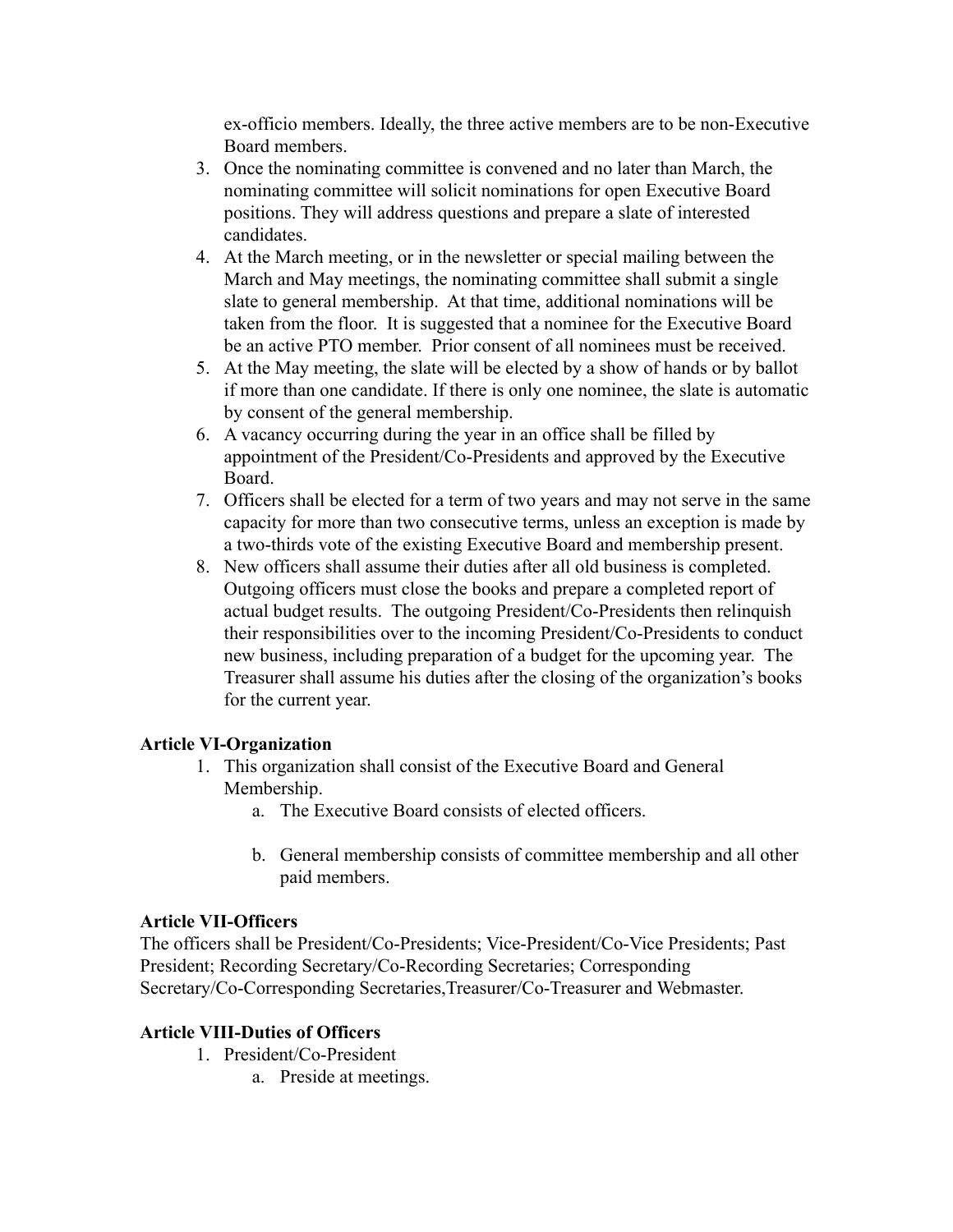- b. Prepare calendar of PTO events in partnership with the school principal. Make changes as necessary during year. Establish dates with the Council of Schools Association for meetings and to correlate calendars, including dates for all PTO functions.
- c. Coordinate chairpersons and create special committees as needed.
- d. Set agenda for PTO meetings.
- e. Prepare budget with Treasurer.
- f. Maintain PTO mailbox and PTO storage areas.
- g. Sign checks and make deposits in absence of Treasurer.
- h. Be ex-officio member of all committees.
- i. Obtain all necessary state and local permits, licenses, etc.
- j. Keep a list of all paid Bradley Gardens School PTO members, as provided by the Membership Chair
- k. Establish review of the by-laws by the Board every 2 year and update Constitution and By-Laws, as deemed necessary by that review.
- l. Will attend Council of Schools Association meetings as Bradley Gardens School PTO representatives, as calendared by the CSA.
- 2. Vice President/Co-Vice-President
	- a. Perform duties of President/Co-President in their absence.
	- b. Coordinate and install the class parents.
	- c. Coordinate and administer the teacher grants program.
- 3. Past President
	- a. Shall be the immediate past President/Co-President or the previous President/Co-President before that, and shall serve in an advisory position. In the event that there is no immediate past President/Co-Presidents, this position would remain vacant.
- 4. Recording Secretary/Co-Recording Secretary
	- a. Keep minutes of all meetings and submit to Webmaster and President(s) for posting on the PTO website and within PTO communications.
	- b. Provide a copy of the by-laws to all members requesting one.
	- c. Keep by-laws updated as needed (as supplied by President/Co-Presidents).
- 5. Corresponding Secretary/Co-Corresponding Secretary
	- a. Gather correspondence for ongoing scrapbook.
	- b. Submit facilities use forms for functions once calendar is approved.
	- c. Purchase and distribute Sunshine cards and gifts in accordance with budget set forth, for the following events suggested but not limited to:
		- i. Nurse's Day
		- ii. Secretaries Day
		- *iii.* End of Year Principal Appreciation
		- *iv.* End of Year gifts (Custodians)
		- v. Volunteer Appreciation Event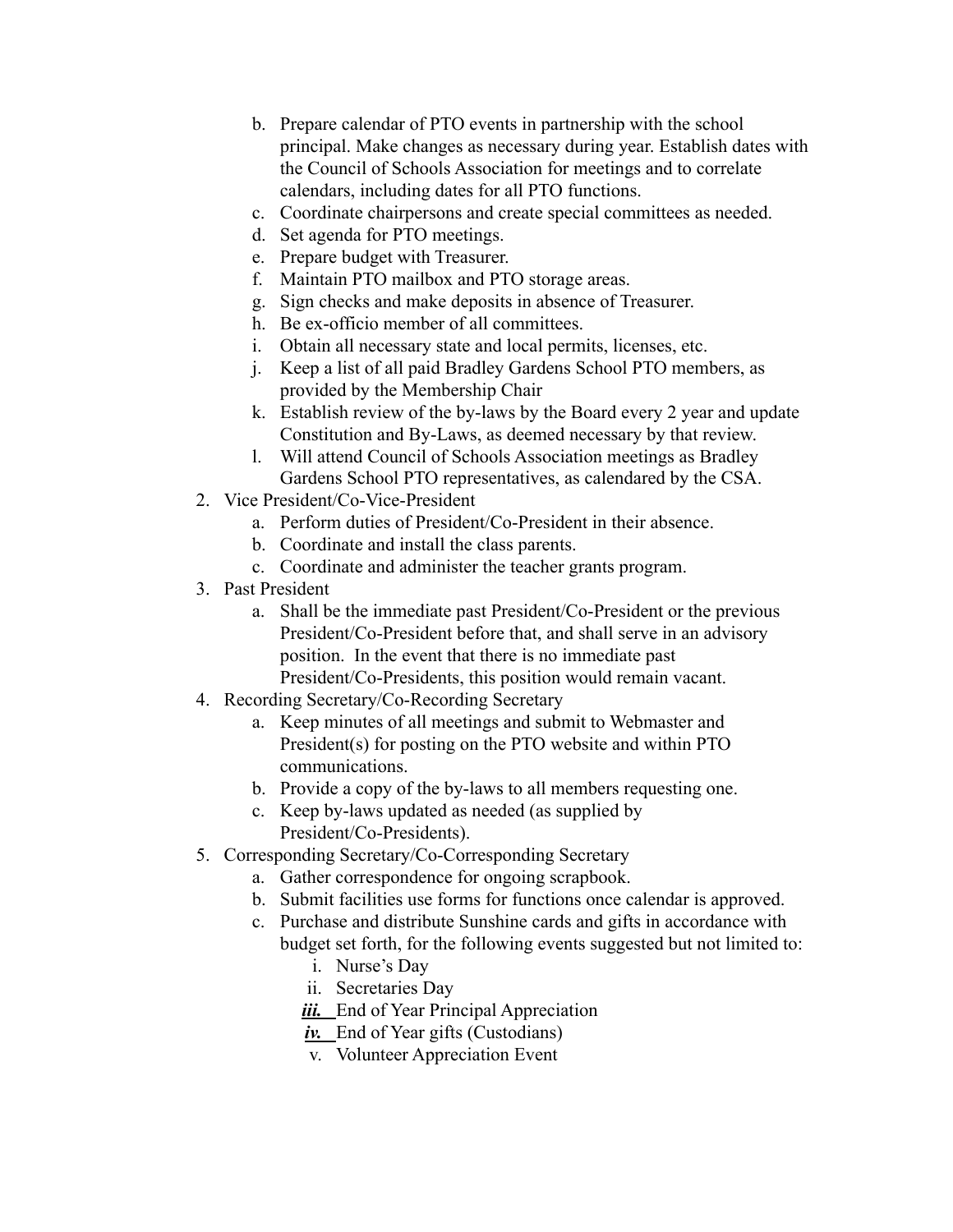- vi. Send gifts and/or cards in recognition of special events such as births, marriages, illness, deaths, or special awards for staff members.
- 6. Treasurer/Co-Treasurer
	- a. Has charge of all funds; presents financial report(s) at all meetings.
	- b. Receive deposit forms, checks and cash, then make deposits.
	- c. Receives check requests and supporting documentation to process necessary checks.
	- d. Coordinate with event chairs for start-up cash to run events.
	- e. Prepare budget with the President/Co-Presidents.
	- f. Present proposed budget for approval at first general meeting of the year.
	- g. Maintains an awareness of the PTO calendar to ensure appropriate funding and cash flow to support events.
	- h. Secure audit of account and submission of books to accountant (if applicable) for preparation of tax return by August.
	- i. Shall keep secure all permits, licenses and official documents.
	- j. Due to the nature of the role, it is recommended that the treasurer responsible for maintaining the books has prior accounting or bookkeeping experience with the PTO's bookkeeping software.
- 7. Webmaster/Social Media Chair
	- a. Maintains the PTO website with current information
	- b. Updates social media tools (Facebook, Twitter or other electronic communications) as necessary with PTO reminders and news

## **Article IX-Voting**

Decisions and expenditures shall be made by a majority vote of the paid members present at a general meeting.

## **Article X-Meetings**

- 1. General meetings shall be scheduled at least bi-monthly or as determined by the needs of membership and open to all interested parties.
- 2. Prior notice must be given for date changes. Emergency meetings may be called by the Executive Board with notice given.
- 3. Executive Board meeting will be conducted at least twice per year, or as needed.

## **Article XI-Standing Committees**

- 1. Standing committees for fundraising and non-fundraising purposes shall be created by the President/Co-Presidents, with the approval of the Executive Board annually.
- 2. The chairpersons of these committees shall be appointed by the President/Co-Presidents on a yearly basis.
- 3. The President/Co-Presidents shall be an ex-officio member of all committees except the Nominating Committee.

## **Article XII-Funds**